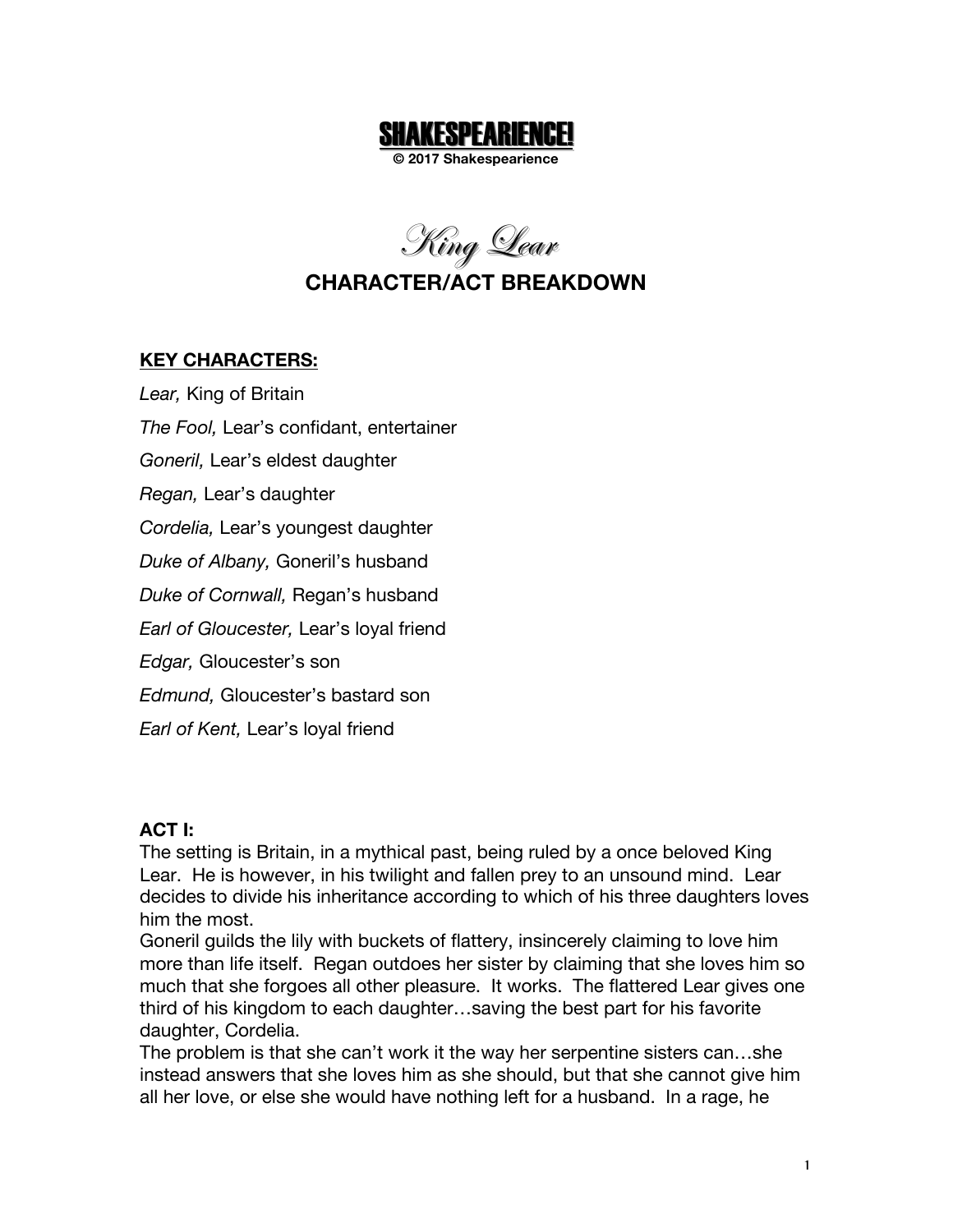disinherits Cordelia and gives her share to be split between the other two daughters.

Kent tries to reason with Lear, but this only makes Lear angrier to the point that he banishes Kent.

At that moment, the King of France arrives…he doesn't seem to mind Cordelia's new banishment and agrees to marry her anyway.

Gloucester's eldest son, Edgar stands to inherit all…except, his half brother Edmund (a bastard, born out of wedlock from an affair of Gloucester's) has other ideas.

Edmund forges a letter that seems to be Edgar's writing. "Edgar" (really Edmund) urges Edmund to help Edgar kill their father so that they can get their hands on the inheritance immediately.

Gloucester falls for it and thinks his son Edgar is out to kill him.

Kent does not actually leave Britain…he is so true blue and worried about his king that he disguises himself and enters Lear's service. Lear's fool attends him as well, but he sees all…and that his master may be more foolish than he.

Lear suggests that each Regan and Goneril get half the kingdom and that he will live with each for one month at a time, attended by 100 knights. The daughters reject this and plot to strip him of everything he has.

Goneril whittles him down to half his attendants…this frightens and worries Lear.

He then decides he'll go stay with Regan instead…but Goneril has already written to sis, urging her to do the same. They plan to break him down slowly.

#### **ACT II:**

Edgar is painfully, albeit sometimes foolishly honest. Edmund takes advantage of this trait in his half brother, and continues to plot against him. He warns Edgar that their father is out to get him and suggests that for his own safety, he run away. Edmund continues to play both sides…to a fault. He cuts himself with a sword and tells his father that the wound was made by Edgar's hand. Gloucester actually buys it and sends out a bulletin calling for Edgar's capture.

Regan and Cornwall visit Gloucester to avoid being home when Lear arrives to visit. Kent discovers a messenger between Goneril and Regan, and finds that the two sisters are plotting against Lear. Kent attacks the messenger, but is interrupted by Cornwall, who orders Kent to be put in the stocks…this is a punishment reserved for common thieves, not for attendants on the king.

Lear follows Regan to Gloucester's, only to find Kent in the stocks, about which he is enraged and demands his release. He complains about Goneril's mistreatment of him and asks Regan to take them in, which she refuses. Goneril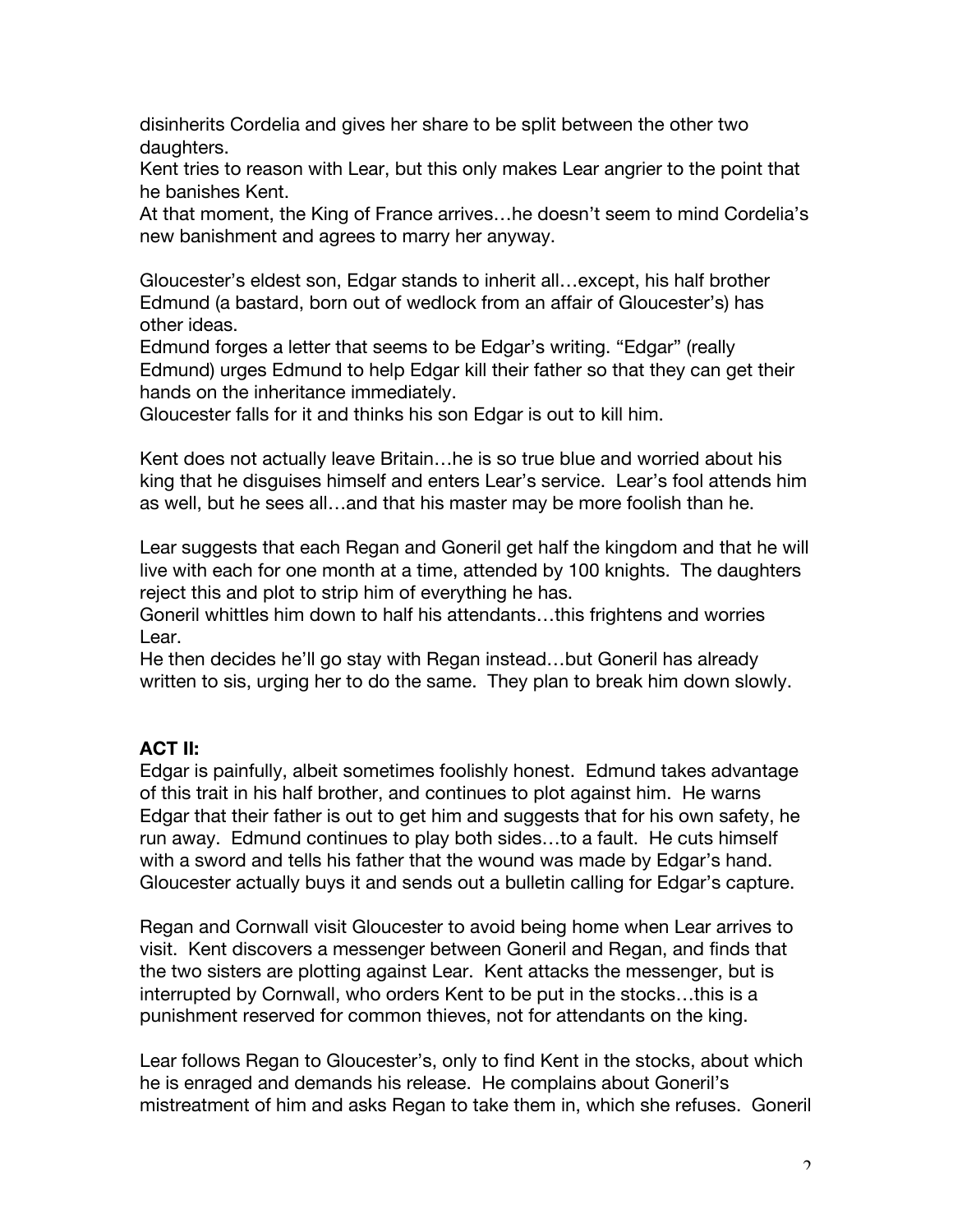arrives and the daughters team up against him. They demand that he dismiss all his servants and attendants…this would leave him completely reliant upon them and very vulnerable. He refuses…

A storm is setting in and the night becomes wild outside…Lear and his fool withdraw into the stormy night.

### **ACT III:**

Kent learns that the King of France is landing an army in Britain to rescue Lear. He attempts to bring the news to Lear…but his age, feelings of betrayal and all of the mounting pressure are a bad combination and Lear cracks under it's weight. He rages against the storm…his fool stays close and true while Kent searches out shelter for them. A hovel is revealed and they hide away from the maelstrom…only to discover that Edgar (who is referring to himself as "poor Tom") is also residing in the hovel, and quite as mad as Lear seems to be. They are bonded by their crisis and the mad weather. Crazy crazy crazy.

The next morning, Gloucester feels guilt for the mistreatment of his king…he sends Lear, Kent, and the fool to Dover where they will meet Cordelia and the French army. He fails to recognize his own son Edgar, however. He confides in Edmund, whom he considers loyal.

Edmund betrays his father to Cornwall, who as a punishment to Gloucester, blinds him…Regan has a hand in this event as well.

A servant flips out about this horror and attacks Cornwall. Regan kills the servant, but not before the servant deals a fatal wound to Cornwall. Regan shoves the now blind Gloucester out of his own home and tells him to find his own way to Dover.

## **ACT IV:**

Poor Tom, or Edgar, meets his father on the road…he agrees to lead the blind man to Dover. Gloucester now realizes the treachery of Edmund and that his true and loyal son is actually Edgar. Edgar doesn't reveal his real identity…yet.

Edmund has become the heart's desire of both Goneril and Regan. Goneril's husband, Albany, doesn't like the cruel treatment that the sisters have inflicted on their father.

Then he hears about the blinding of Gloucester, and that makes him confront his wife. Goneril is angry because her husband is not as blood thirsty as she. Regan is a widow, which means she is free to marry…this doesn't set well with Goneril.